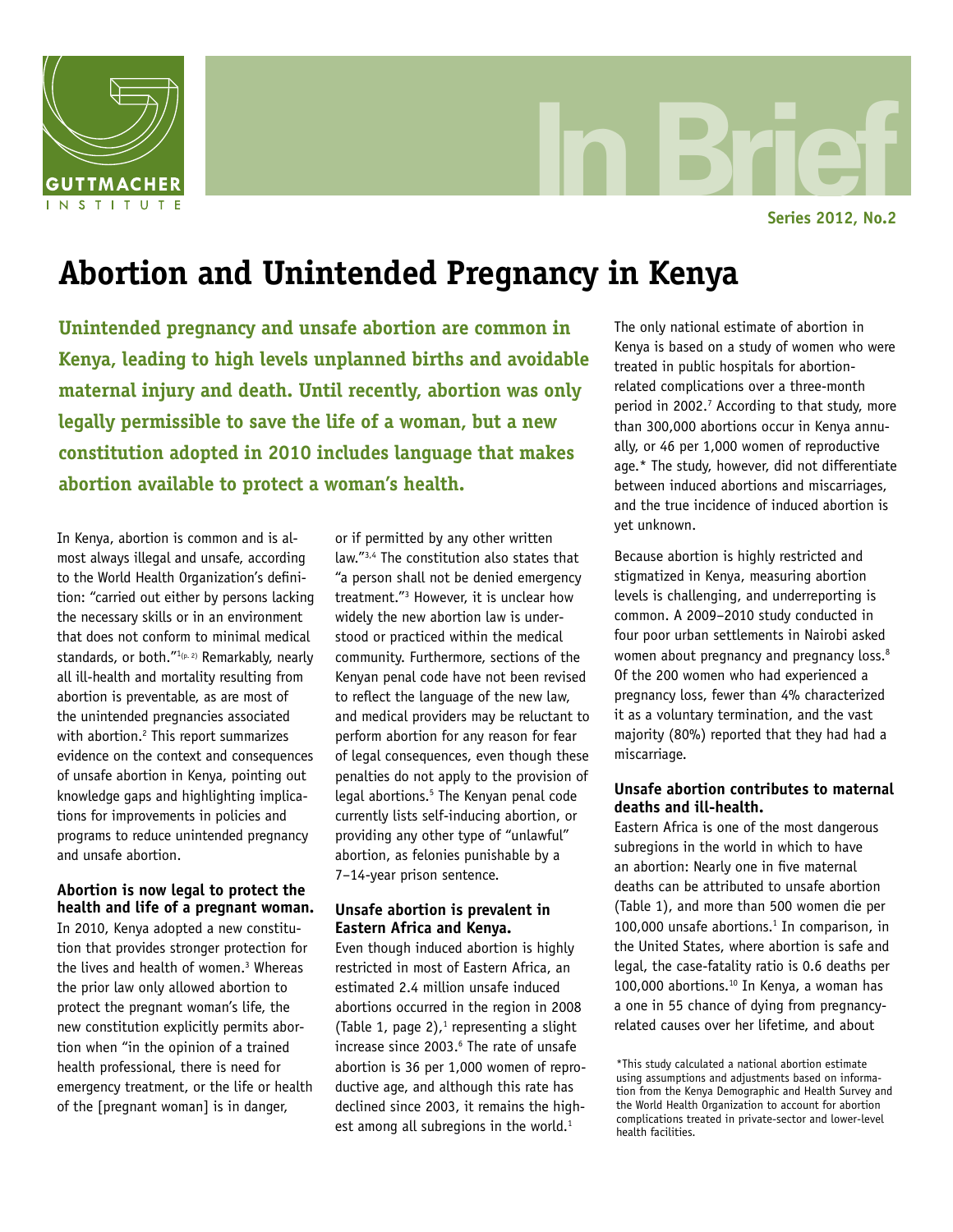#### **Abortion and Maternal Mortality**

**Abortion incidence and consequences in Eastern Africa and Kenya**

#### **Abortion incidence**

| Eastern Africa (2008)<br>Estimated no. of induced abortions<br>Unsafe abortion rate<br>Unsafe abortion ratio                                                                    | 2,430,000<br>36<br>20  |
|---------------------------------------------------------------------------------------------------------------------------------------------------------------------------------|------------------------|
| Kenya (2002)*<br>Estimated no. of abortions<br><b>Abortion rate</b><br><b>Abortion ratio</b>                                                                                    | 317,000<br>46<br>29    |
| <b>Consequences of unsafe abortion</b><br>Eastern Africa (2008)<br>No. of maternal deaths due to unsafe abortion complications<br>% of maternal deaths due to unsafe abortion   | 13,000<br>18           |
| Kenya<br>No. of women admitted to public hospitals for abortion related<br>complications, 2002<br>No. of maternal deaths, 2008<br>Adjusted maternal mortality ratio (MMR), 2008 | 21,000<br>7,900<br>530 |

\*Data include both induced abortions and spontaneous abortions (miscarriages). *Sources:* Eastern Africa—reference 1. Kenya, except for maternal deaths and MMR—reference 7. Kenyan maternal deaths and MMR—reference 9.

360 women die per every 100,000 live births.<sup>9</sup> Some urban slum areas in Kenya have an estimated maternal mortality as high as 706 deaths per 100,000 births. $11$  As a point of comparison, the maternal mortality rate is 240 per 100,000 births for all developing countries and 16 per 100,000 for developed countries.9

Although no national data exist on the contribution of unsafe abortion to maternal mortality in Kenya, evidence from smallscale studies suggest that it is not trivial. A study of hospital records in the slum areas of Nairobi found complications from unsafe abortion to be the fourth greatest cause of maternal mortality in those areas, accounting for 7% of maternal deaths.10 A pilot study conducted in Nakuru Provincial General Hospital found that complications from unsafe abortion accounted for 25% of all maternal deaths recorded there in 2002.12

Many women who have unsafe abortions likely experience negative health consequences. One small-scale study estimated that as many as 60% of all gynecologic emergency hospital admissions are due to abortion complications.13 The number of women who go to private providers—trained and untrained for clandestine abortions or to be treated for injuries resulting from unsafe abortions is unknown, as is the number of women who suffer complications but do not receive the postabortion care they need.

## **Abortion methods, providers and costs vary in Kenya.**

According to several qualitative studies, Kenyan women commonly obtain abortions using unsafe methods and unqualified providers.4,14 In some instances, ineffective attempts to terminate a pregnancy force women to resort to multiple methods, often delaying the abortion to later in pregnancy, when complications can be more severe.

Abortion methods vary and include insertion of foreign objects into the cervix or uterus, overdosing on various drugs, ingesting harmful substances, engaging in extreme physical exertion and roughly applying pressure to the abdomen.1,4 In a qualitative study of 50 young women in Nairobi who had had an abortion, most had inserted an object into their cervix to induce abortion, and only 5% had had a medically appropriate procedure using manual vacuum aspiration or dilation and curettage.15

**Table 1**

Because the law has been restrictive and widespread stigma persists, most abortions are performed by traditional providers and other private providers, both skilled and unskilled.4 Private providers offer confidentiality, but women may not know whether a provider is qualified, and poor women may have very little access to safer providers. Women and men interviewed in 2002–2003 were aware that the strict abortion law led women to procure unsafe procedures from "quacks," and they believed that rich women could obtain relatively safe abortions, while poorer women were more likely to die from unsafe procedures.<sup>14</sup>

Anecdotal evidence from providers suggests that the cost of clandestine abortion varies widely. Private and public providers may charge anywhere from 1,000 to 10,000 Kenyan shillings (US\$12–122),\* depending on gestation and sometimes on what the woman can afford.<sup>4</sup> In one study, women reported paying between 150 and 12,000 Kenyan shillings (US\$2–146) to terminate their pregnancy.<sup>15</sup>

#### **Postabortion care is inadequate.**

Even though the Ministry of Health deemed postabortion care (PAC) "essential" in its 2006 Health Sector Strategic Plan and required that it be provided in five of the six levels of public facilities, qualitative data from medical professionals in Kenya suggest that many health care providers are insufficiently trained in PAC provision.<sup>4</sup> While nurses and midwives are legally allowed to provide PAC, in many instances only doctors are adequately trained, and women with abortion complications may have to wait for a trained provider to arrive to receive treatment. One 2010 study found that many more facilities, particularly midlevel facilities, could feasibly provide PAC than currently do and concluded that by training providers, these facilities could improve access to such care in central Kenya.<sup>16</sup>

Some women delay getting treatment for abortion complications because they do not recognize the need for care soon enough or because they fear stigma and hostility from medical personnel.4 The 2002 national study of public hospitals in Kenya also found that about one-third of women admitted with abortion complications were in their second trimester of pregnancy.7 Abortions performed after the first trimester are associated with elevated risks for serious complications, injury and death; in addition, many small facilities are not equipped to handle severe postabortion complications.4,13 This is of particular concern in rural areas, where higher level facilities may not be within reach.4

\*As of March 5, 2012, US\$1=82 Kenyan shillings.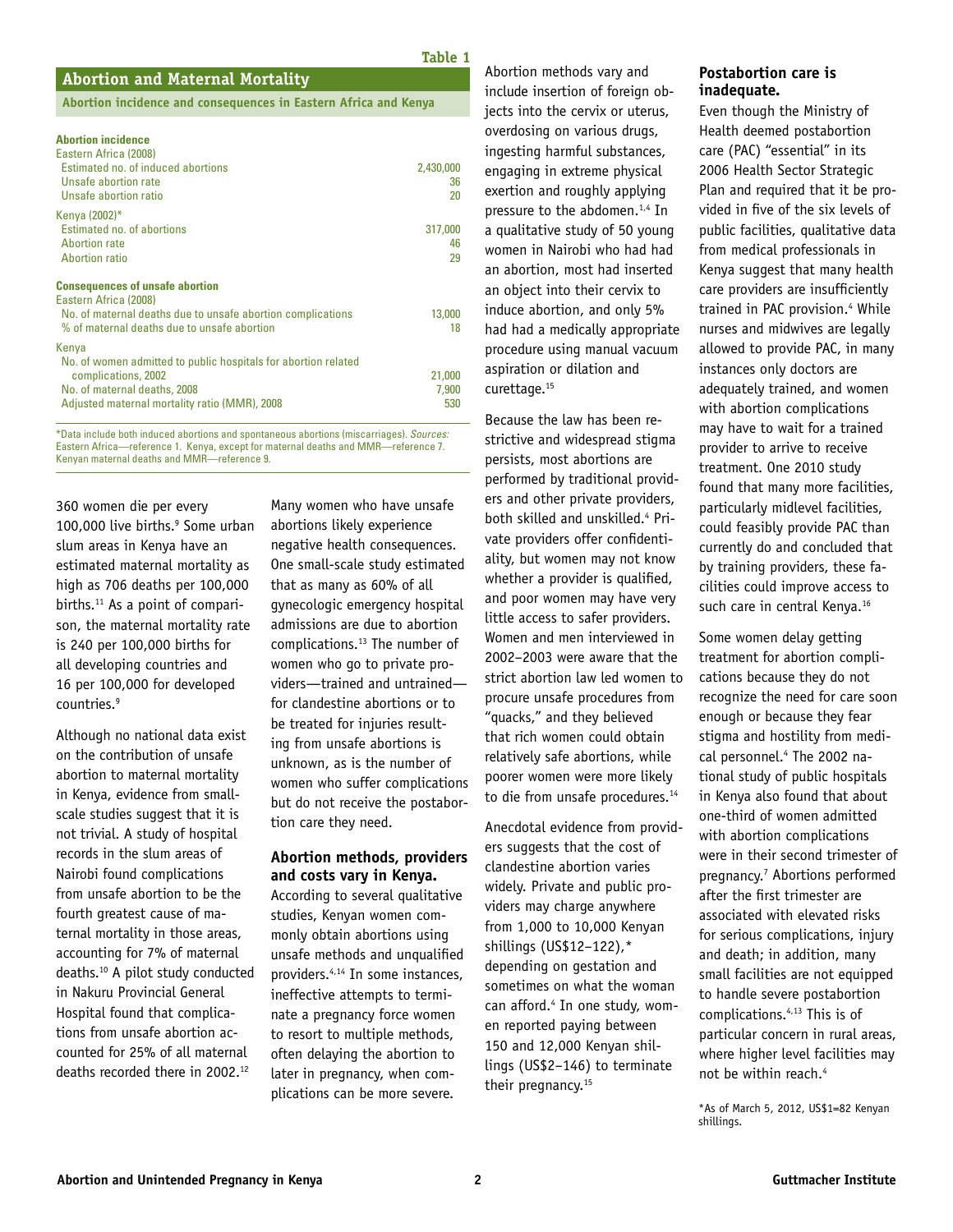## **Unintended pregnancy is common in Kenya.**

Women typically seek an abortion because they find themselves pregnant when they do not want to be. Unintended pregnancy has two main outcomes—unplanned births and unsafe abortion. In Kenya in 2008–2009, more than four in 10 births were unplanned.<sup>17</sup> Additionally, a Kenyan woman, on average, gives birth to one child more than she wants (4.6 vs. 3.4; Table 2). $17,18$  The difference between the total and the wanted fertility rates highlights just how difficult it is for a woman to meet her fertility desires. This disparity is particularly striking among rural and poor women, who have 1.5–2.0 children more than they intend to (not shown). $17$ 

Much of the gap between actual and desired fertility in Kenya can be attributed to the high level of unmet need for contraception. As of 2008–2009, one in three women of reproductive

age used any contraceptive method, the same proportion as in  $1998$ .<sup>17,18</sup> The proportion of married women using family planning was greater in 2008–2009 than in 1998 (46% vs. 39%), but contraceptive use did not change much for sexually active unmarried women over the decade. Disparities in modern method use among Kenyan subpopulations are stark: Only 12–17% of Kenya's poorest and uneducated married women use modern contraceptives, compared with 48–52% of the wealthiest and most educated.<sup>17</sup>

Unmet need for contraception has not declined during the past decade. In 2008–2009, about one in four married women had an unmet need for contraception—that is, they did not want a child soon or wanted to stop childbearing altogether, but were not using any method of contraception.17 Sexually active unmarried women have even more dramatic levels of unmet need for contraception—45%

**Table 2**

## **Fertility and Contraceptive Use**

**Characteristics of Kenyan women, 1998 and 2008–2009** 

|                                                                                                                                                                                                                                      | 1998                     | 2008-2009                |
|--------------------------------------------------------------------------------------------------------------------------------------------------------------------------------------------------------------------------------------|--------------------------|--------------------------|
| General<br>% urban<br>% with at least 7 years of schooling                                                                                                                                                                           | 23<br>37                 | 25<br>72                 |
| <b>Fertility</b><br><b>Total fertility rate</b><br>Wanted total fertility rate                                                                                                                                                       | 4.7<br>3.5               | 4.6<br>3.4               |
| <b>Sexual activity</b><br>Age at first sex (among 20–49-year-olds)<br>Age at first marriage (among 25-49-year-olds)<br>% aged 15-24 and unmarried who are sexually experienced<br>% aged 15-24 and unmarried who are sexually active | 16.7<br>19.2<br>42<br>23 | 18.2<br>20.0<br>38<br>15 |
| <b>Contraceptive use</b><br><b>Married women</b><br>% using any method<br>% using a modern method<br>% with unmet need for contraception                                                                                             | 39<br>32<br>24           | 46<br>39<br>26           |
| Sexually active unmarried women<br>% using any method<br>% using a modern method<br>% with unmet need for contraception                                                                                                              | 39<br>29<br>46           | 41<br>37<br>45           |
| Sources: references 17 and 18.                                                                                                                                                                                                       |                          |                          |

of these women want to prevent pregnancy but are not using any family planning method. Unmet need levels are higher among rural, less educated and poor women than among their counterparts who live in urban areas, have at least a secondary education or are relatively wealthy.<sup>17</sup>

#### **Access to family planning services is often lacking.**

Poor access to contraceptive services and counseling is a major barrier to women's consistent and correct use of family planning. While the government provides slightly more than half of contraceptive supplies in Kenya at no cost, contraceptive stock-outs are common and may involve shortages of the most popular method, the injectable.19,20 In such situations, many women who do not have the resources to buy methods in the private sector may be forced to go without them. Additionally, injectables can be given legally only by providers who are registered and trained by the government's Nursing Council, a restriction that limits the pool of eligible providers and impedes women's access to the method.<sup>20</sup>

Reaching poorer women with family planning services and information can be especially challenging in remote rural settings, urban slums and informal settlements. Slums often lack sufficient public services, leaving residents dependent on private-sector providers, who may not offer adequate or accurate services and information and may be costly.<sup>21</sup> Qualitative research from poor areas of Kenya, both urban and rural, have revealed that misinformation and misconceptions, lack of male engagement and support,

cultural and religious beliefs, hidden costs for services and inadequate quality of care are other important barriers that may contribute to unmet need for contraception.<sup>22</sup>

## **Young women are at risk for unintended pregnancy and abortion.**

Young women and adolescents are particularly vulnerable to the consequences of unintended pregnancy and abortion in Kenya. Premarital sex is common—the average age at first sex among Kenyan women is nearly two years younger than the average age at first marriage (Table 2). Nearly 40% of unmarried women aged 15–24 have had premarital sex, and more than one in seven are sexually active. Of these young sexually active, unmarried women, only 30% use a modern method of contraception (not shown), and as a result, the large proportion who use no method or a traditional method but do not want to have a child are at high risk of unintended pregnancy.<sup>17</sup>

While premarital sex is widespread, the stigma around it persists. One recent study on Kenyan adolescents' attitudes toward sex and abortion found that only 28% of female students believed that a sexually active schoolgirl should be allowed to use contraceptives.<sup>23</sup> Pregnancy is the second most common reason for adolescent girls' dropping out of secondary school in Kenya, with 13,000 teenagers leaving school for this reason each year.<sup>15</sup> Even though expulsion for pregnancy is no longer legally permitted, many adolescents believe that if a girl becomes pregnant, abortion is the only way to avoid expulsion from secondary school.<sup>24</sup>